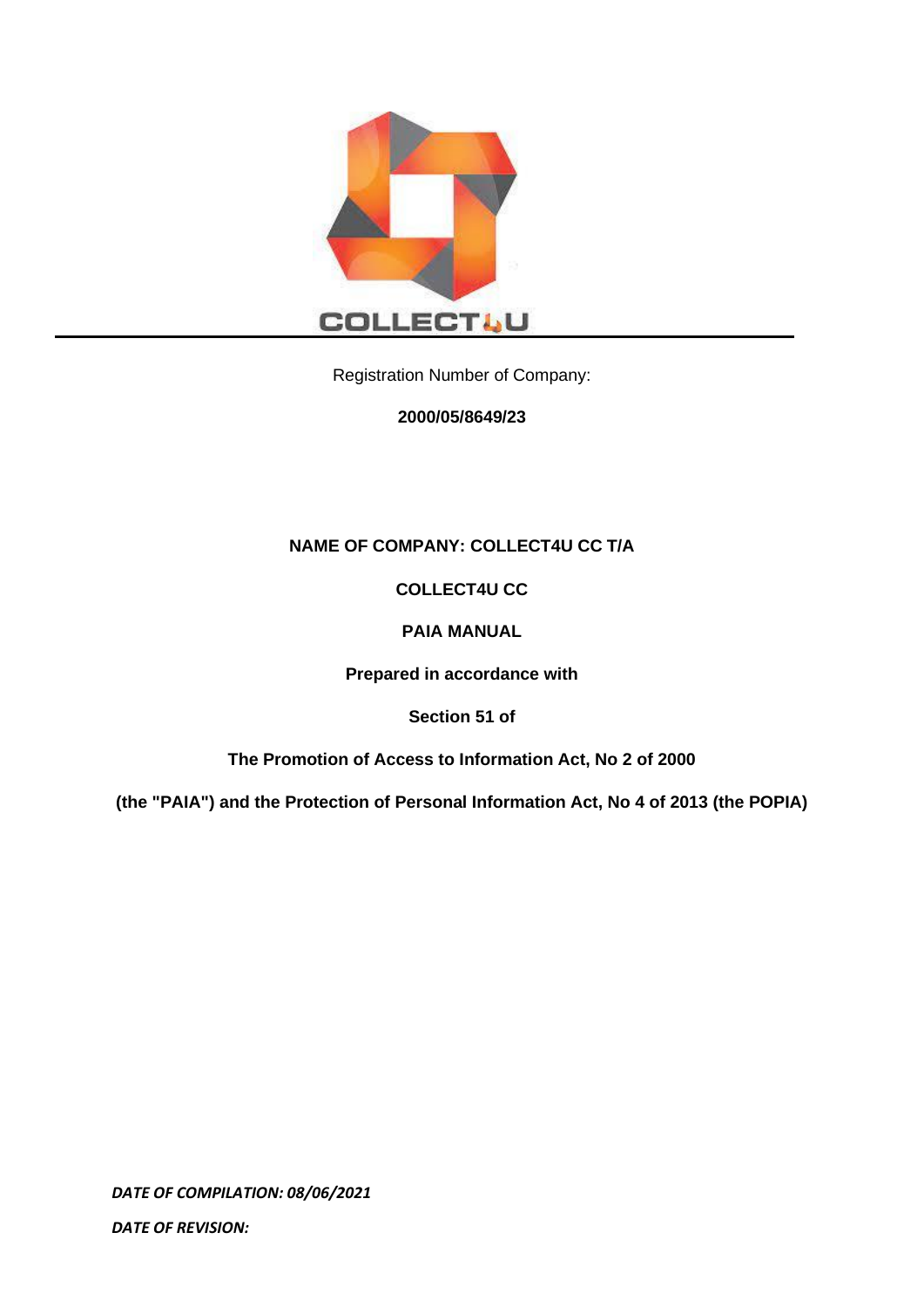# **INDEX**

- **1.** [Introduction and Purpose of the Information Manual](#page-2-0)
- **2.** [Contact Details](#page-3-0)
- **3.** The ACT [and Section 10 Guide](#page-3-1)
- **4.** [Applicable Legislation](#page-3-2)
- **5.** [Schedule of Records](#page-5-0) held by Collect4U
- **6.** [Form of Request](#page-6-0)
- **7.** [Prescribed Fees](#page-6-0)
- **8.** [Remedies should a request be refused](#page-6-0)
- **9.** [POPI](#page-6-0)

*DATE OF COMPILATION: 08/06/2021*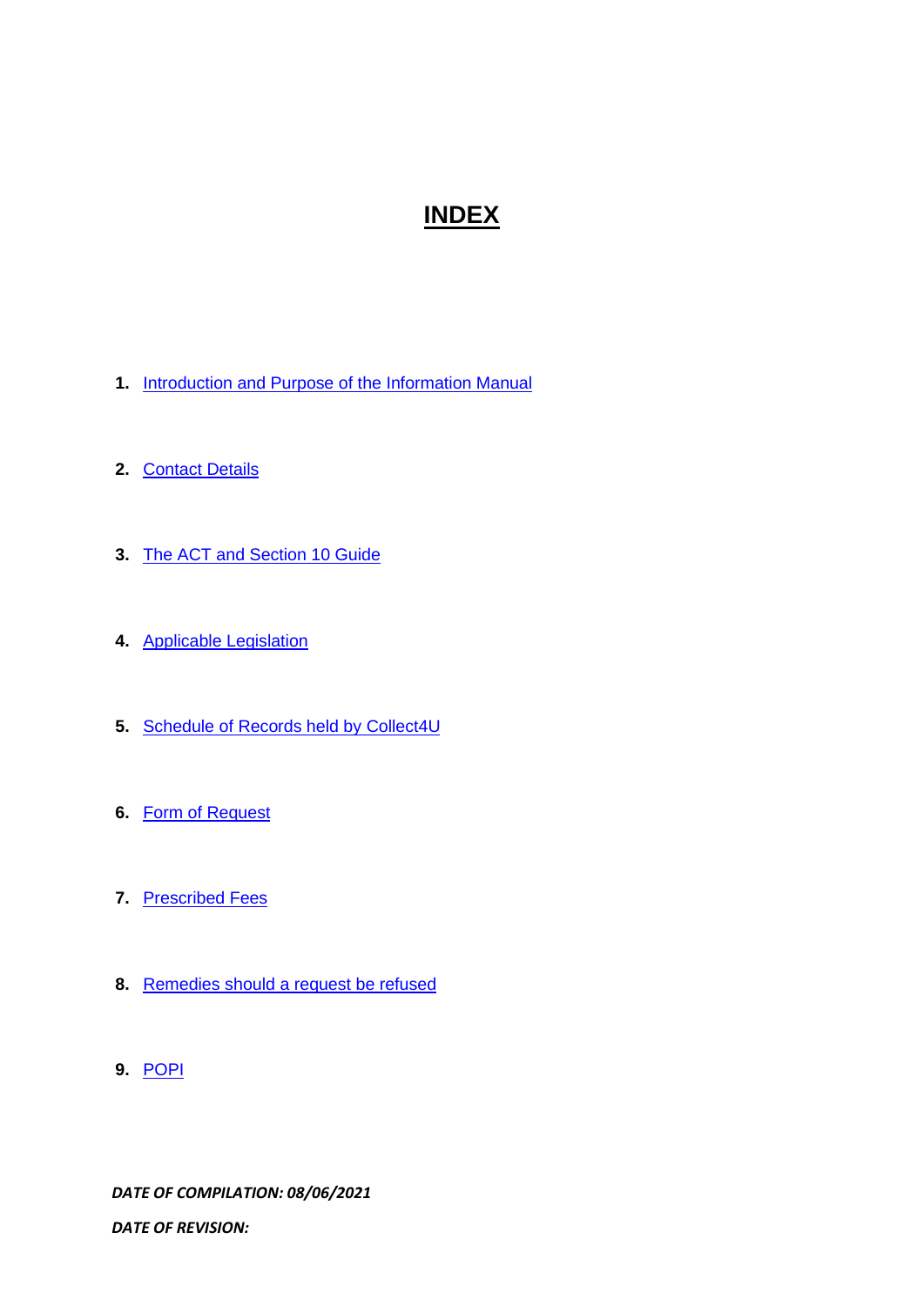#### <span id="page-2-0"></span>1. **INTRODUCTION**

- 1.1 In terms of Section 51 of PAIA all private entities are required to compile a PAIA Manual ("Manual") that provides information on both the types and categories of records held by a private company
- 1.2 In addition, the POPIA amends PAIA in a number of ways. One of the key ways in which POPIA changes PAIA relates to the role of the South African Human Rights Commission ("SAHRC"). Under POPIA the function of the SAHRC in terms of PAIA will be transferred to the Information Regulator once fully established, to monitor both POPIA and PAIA, and to handle complaints relating to access to information and the protection of personal information upon the commencement of POPIA.
- 1.3 This Manual provides and outlines types of records held by Collect4U and explains how requesters may submit requests to these records in terms of PAIA.
- 1.4 The purpose of PAIA is to promote the right of access to information, to foster a culture of transparency and accountability in South Africa. Furthermore, PAIA is aimed at encouraging an open democracy where individuals from all walks of life are empowered to engage with the government and participate in decisions which affect their lives.
- 1.5 The right of access to information is a unique right as it enables the realisation of other human rights: this is one of the most important ways in which PAIA is used. PAIA and POPIA gives effect to everyone's constitutional right of access to information held by private sector or public bodies, that is required for the exercise and the protection of the requester's right.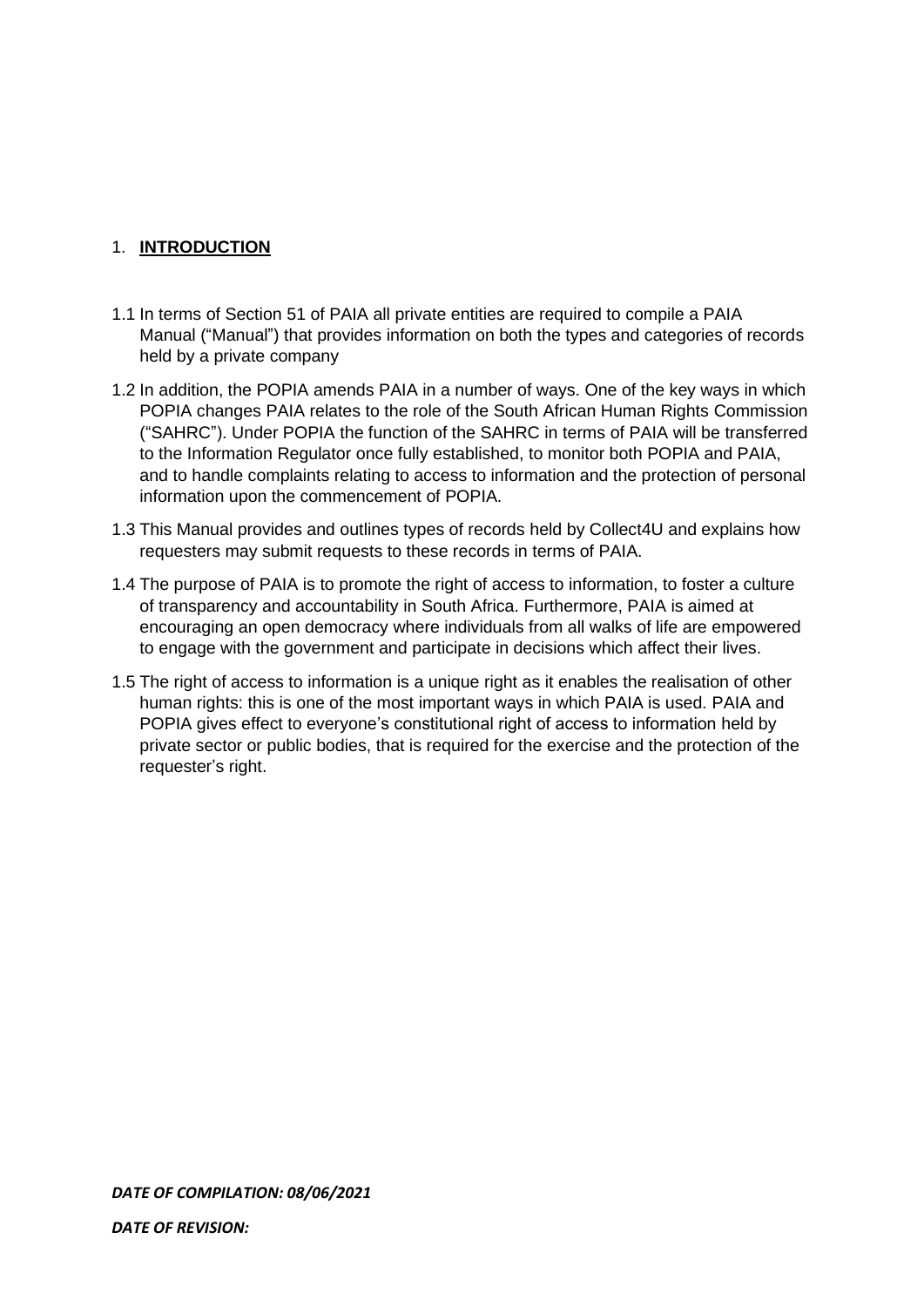## <span id="page-3-0"></span>**2. INFORMATION REGARDING THE COMPANY AND CONTACT DETAILS**

COLLECT4U CC trading as COLLECT4U CC conducts business as a Debt Collector. The company is registered with the Council for Debt Collectors.

## **COMPANY CONTACT DETAILS**

| <b>Member</b>          | Mrs JA Lawrence                                                                 |
|------------------------|---------------------------------------------------------------------------------|
| <b>General Manager</b> | Mr GJ Lawrence                                                                  |
| <b>Postal Address</b>  | P.O. Box 4425, Tygervalley. 7536                                                |
| <b>Street Address</b>  | Unit9 Oude Westhof Medical Centre, Van Riebeeckshof Road,<br>Oude Westhof, 7530 |
| <b>Landline Number</b> | 087 230 7770                                                                    |
| <b>Mobile Number</b>   | 082 882 7294                                                                    |
| <b>Fax Number</b>      | 021 913 3531                                                                    |
| <b>Email Address</b>   | greg@collect4u.co.za                                                            |

#### <span id="page-3-1"></span>**3. THE ACT**

.

- **3.1** The ACT grants a requester access to records of a private body, if the record is required for the exercise or protection of any rights. If a public body lodges a request, the public body must be acting in the public interest.
- **3.2** Requests in terms of the ACT shall be made in accordance with the prescribed procedures, at the rates provided. The forms and tariff are dealt with in paragraphs 6 and 7 of the Act.
- **3.3** Requesters are referred to the Guide in terms of Section 10 which has been compiled by the South African Human Rights Commission, which will contain information for the purposes of exercising Constitutional Rights. The Guide is available from the SAHRC.

The contact details of the Commission are:

<span id="page-3-2"></span>

| Postal Address:   | Private Bag 2700, Houghton, 2041 |
|-------------------|----------------------------------|
| Telephone Number: | +27-11-877 3600                  |
| Fax Number:       | +27-11-403 0625                  |
| Website:          | www.sahrc.org.za                 |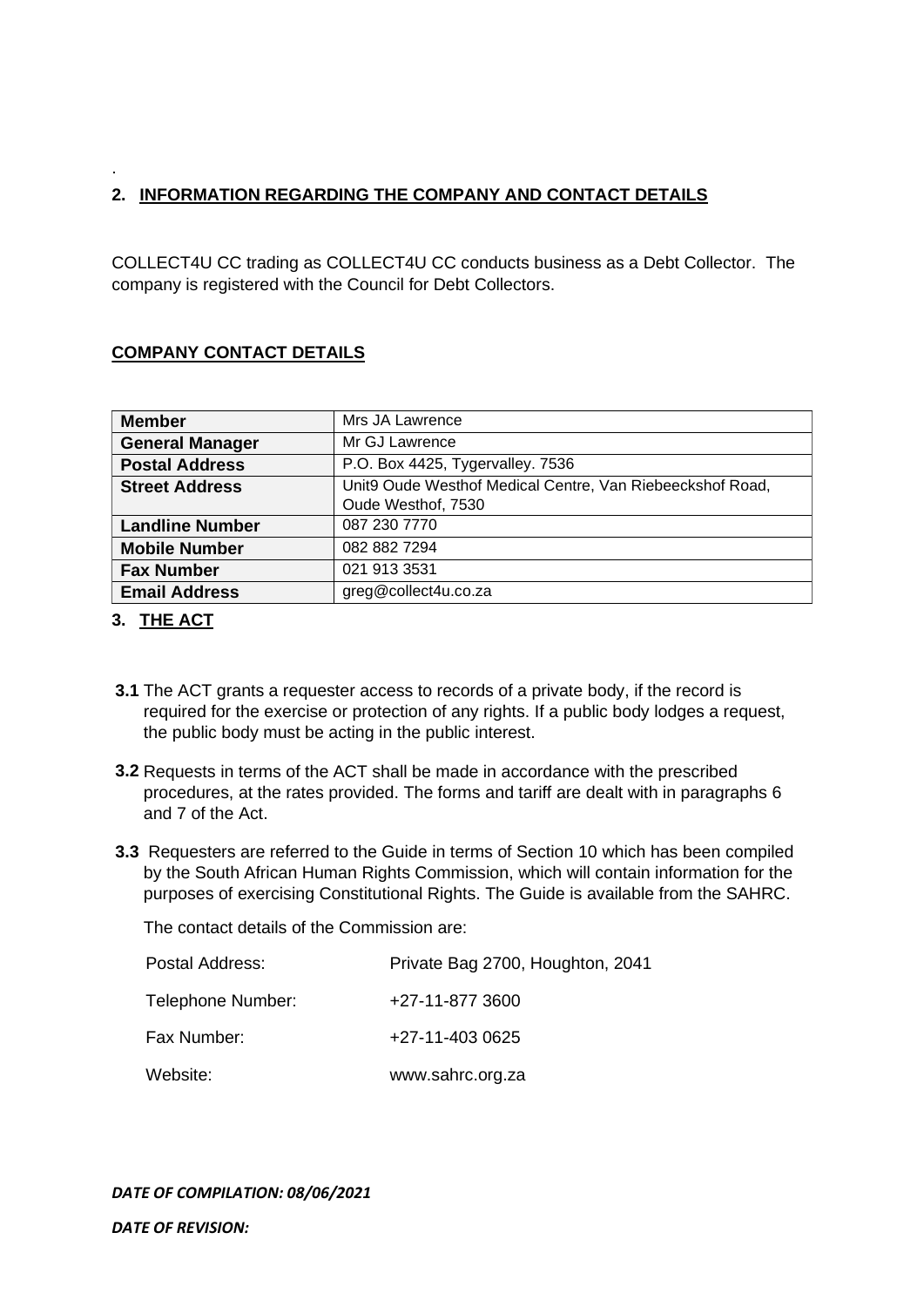## 4. **APPLICABLE LEGISLATION**

| No             | Ref            | Act                                                                                                        |
|----------------|----------------|------------------------------------------------------------------------------------------------------------|
|                |                |                                                                                                            |
| $\mathbf{1}$   | No 61 of 1973  | <b>Companies Act</b>                                                                                       |
| $\overline{2}$ | No 98 of 1978  | Copyright Act                                                                                              |
| 3              | No 55 of 1998  | <b>Employment Equity Act</b>                                                                               |
| $\overline{4}$ | No 95 of 1967  | <b>Income Tax Act</b>                                                                                      |
| 5              | No 66 of 1995  | <b>Labour Relations Act</b>                                                                                |
| 6              | No 89 of 1991  | Value Added Tax Act                                                                                        |
| $\overline{7}$ | No 70 of 2002  | Regulation of Interception of Communication & Provision of<br><b>Communication-Related Information Act</b> |
| 8              | No 75 of 1997  | <b>Basic Conditions of Employment Act</b>                                                                  |
| 9              | No 69 of 1984  | <b>Close Corporations Act</b>                                                                              |
| 10             | No 25 of 2002  | Electronic Communications and Transactions Act                                                             |
| 11             | No 2 of 2000   | Promotion of Access of Information Act                                                                     |
| 12             | No 30 of 1996  | Unemployment Insurance Act                                                                                 |
| 13             | No 114 of 1998 | <b>Debt Collectors Act</b>                                                                                 |
| 14             | No 130 of 1993 | Compensation for Occupational Injuries & Diseases Act                                                      |
| 15             | 2008           | Constitution of The Republic of South Africa                                                               |
| 16             | No 85 of 1993  | Occupational Health & Safety Act                                                                           |
| 17             | No 24 of 1956  | <b>Pensions Fund Act</b>                                                                                   |
| 18             | No 68 of 1969  | <b>Prescription Act</b>                                                                                    |
| 19             | No 4 of 2013   | Protection of Personal Information Act                                                                     |

*DATE OF COMPILATION: 08/06/2021*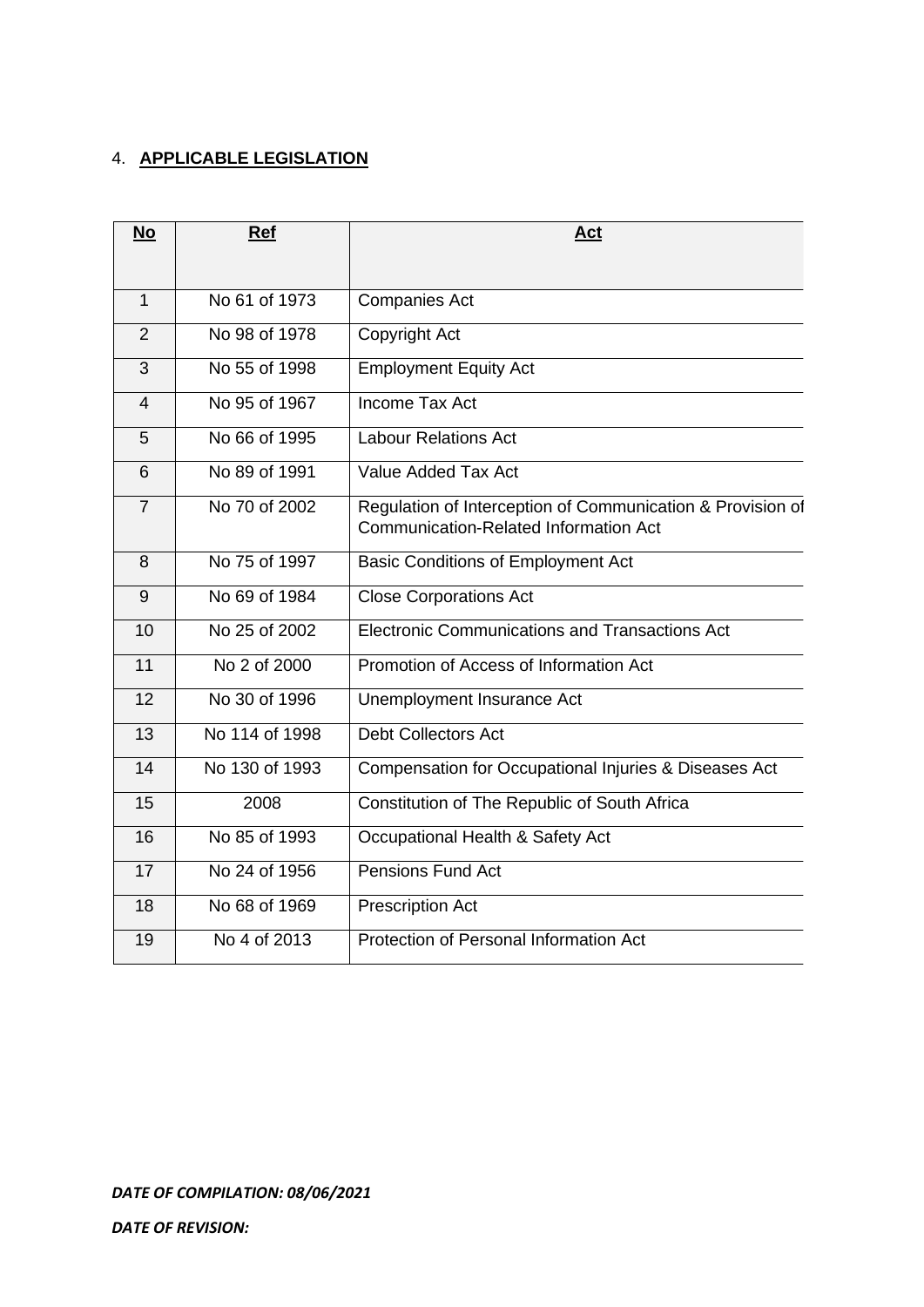## <span id="page-5-0"></span>**5. Schedule of Records held by Collect4U**

| <b>Subject</b>                | <b>Category</b>                                               |
|-------------------------------|---------------------------------------------------------------|
| <b>Closed Corporation Act</b> | Records of Members of the Closed Corporation                  |
| Records                       |                                                               |
|                               | Legislative Compliance                                        |
|                               | <b>Closed Corporation Registration Documents</b>              |
| Finance                       | Financial Statements & Other Accounting Records               |
|                               | <b>Debtors &amp; Creditors Records</b>                        |
|                               | <b>Banking Statement</b>                                      |
|                               | <b>Tax Returns</b>                                            |
|                               | <b>Rental Agreements</b>                                      |
|                               | Policies & Procedures                                         |
|                               | Invoices                                                      |
|                               | <b>General Reconciliation</b>                                 |
| <b>Client Records</b>         | Any records a client has provided to the company or a third   |
|                               | party acting on behalf of the company                         |
|                               | Contractual information                                       |
|                               | Personal records of clients                                   |
|                               | Any records a third party has provided to the company about   |
|                               | clients                                                       |
|                               | Confidential, privileged, contractual and quasi-legal records |
|                               | of clients                                                    |
|                               | <b>Client Account Numbers</b>                                 |
|                               | Records generated by or within the company pertaining to      |
|                               | clients, including transactional records                      |
| <b>Debtor Records</b>         | Any records a client has provided to the company or a third   |
|                               | party acting on behalf of the company                         |
|                               | Contractual information                                       |
|                               | Personal records of debtors                                   |
|                               | Any records a client or a third party has provided to the     |
|                               | company about debtors                                         |
|                               | Confidential, privileged, contractual and quasi-legal records |
|                               | of debtors                                                    |
|                               | Records generated by or within the company pertaining to      |
|                               | debtors, including transactional records                      |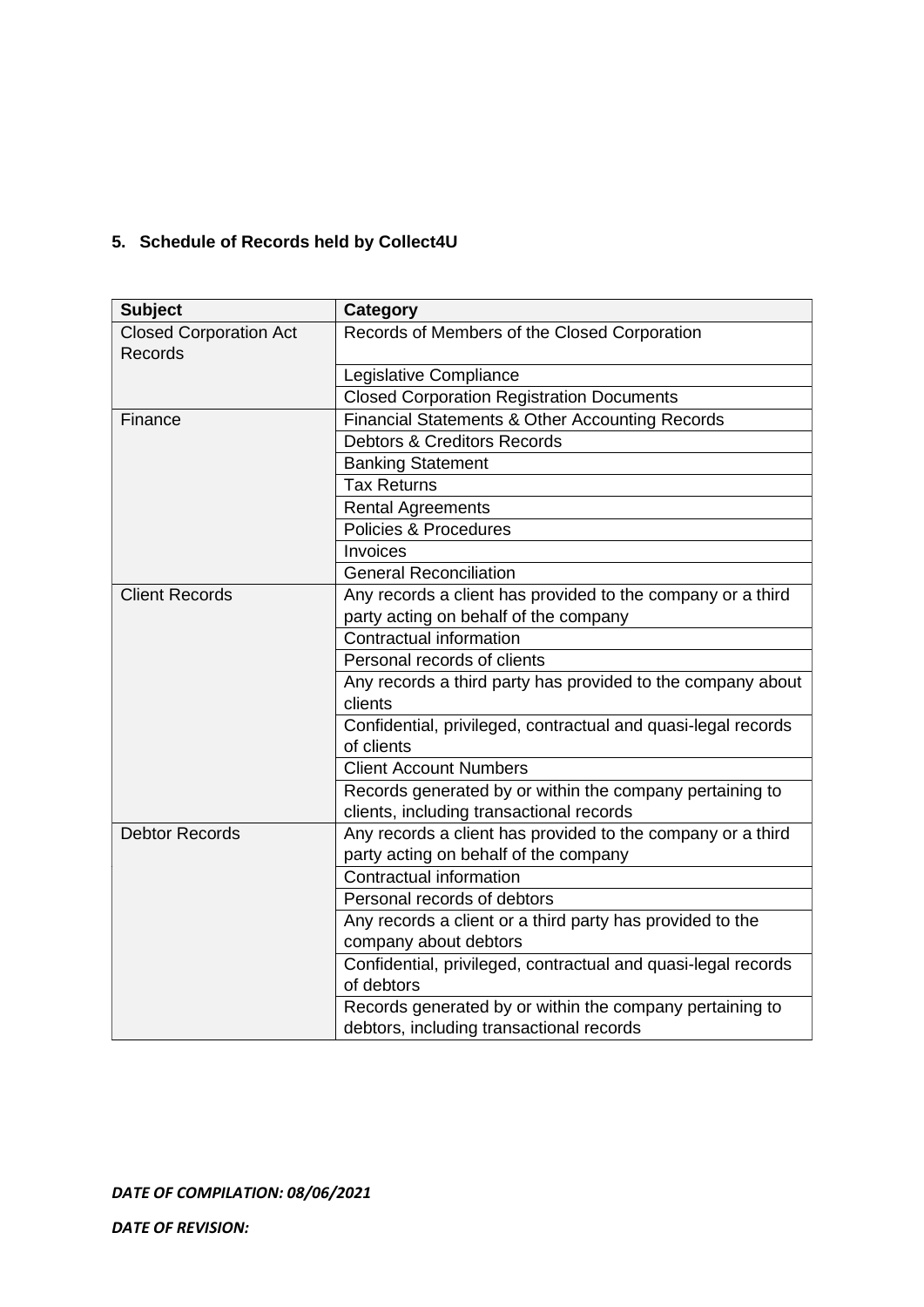<span id="page-6-0"></span>

| <b>Subject</b>                | Category                                              |
|-------------------------------|-------------------------------------------------------|
| <b>Income Tax Records</b>     | <b>PAYE Records</b>                                   |
|                               | Documents issued to employees for income tax purposes |
|                               | Records of payments made to SARS on behalf of         |
|                               | employees                                             |
|                               | All other statutory documentation related to:         |
|                               | a. VAT                                                |
|                               | b. UIF                                                |
|                               | c. Workmen Compensation                               |
|                               | d. Skills Development Levy                            |
| <b>Personal Documents and</b> | <b>Employment contracts</b>                           |
| Records                       |                                                       |
|                               | <b>Pension Fund Records</b>                           |
|                               | Disciplinary records                                  |
|                               | <b>Salary Records</b>                                 |
|                               | Disciplinary code                                     |
|                               | Leave records                                         |
|                               | Training manual/records                               |
| <b>Contractual Records</b>    | <b>Written contracts</b>                              |
|                               |                                                       |
|                               |                                                       |
|                               |                                                       |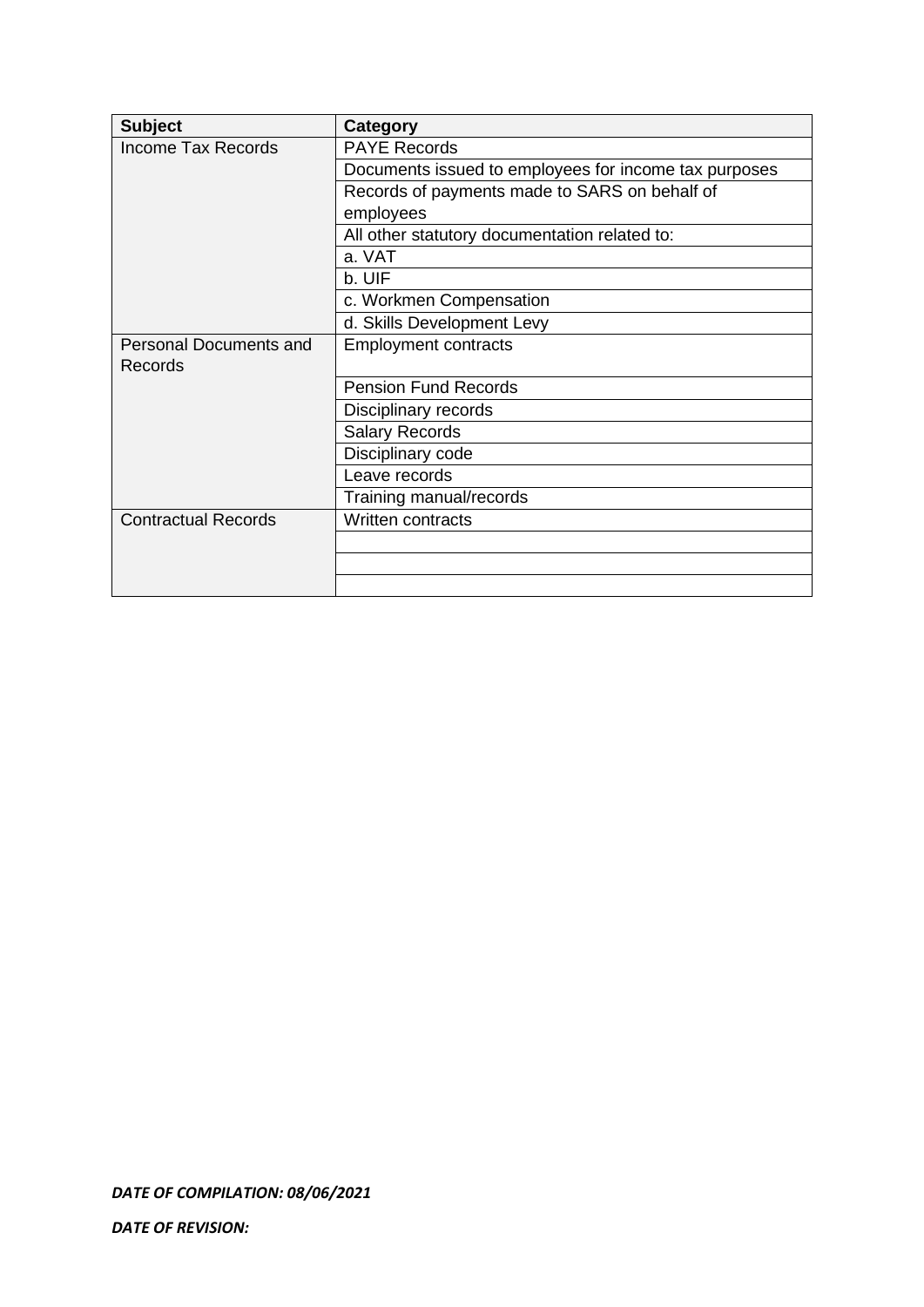#### 6. **FORM OF REQUEST**

To facilitate the processing of your request:

- 6.1 The requester must comply with all the requirement contained in PAIA in relation to the records requested and must complete the prescribed Form C below and submit same as well as payment of the fee set out in clause 7 below (if applicable) to the Deputy Information Officer as noted in clause 2 above.
- 6.2 All the pertinent sections must be completed fully with sufficient information to enable the Deputy Information Officer to identify the records/s and identify the requester. The prescribed period in clause 6.4 will not commence until all the necessary information is received to the satisfaction of the Deputy Information Officer.
- 6.3 The requester must indicate the right to which the requester is seeking to exercise or protect the right.
- 6.4 Collect4U will process the request within 30 (thirty) days, where after the requester will be notified in writing whether access is granted or denied. The period of 30 (thirty) days may be extended by not more than 30 (thirty) days, if the request is for a large quantity of information or the information cannot reasonably obtained within 30 (thirty) days. The Deputy Information Officer will notify the requester in writing should an extension be necessary.
- 6.5 The requester will be informed in writing whether access to the records have been granted or denied. If the requester requires a reason for the decision the request must be expressed in the prescribed form, the requester must further state what particulars of the reasoning the requester requires.
- 6.6 The main grounds for Collect4U to refuse a request information relate to the:
- 6.6.1 Mandatory protection of the privacy of a third party who is a natural person, which would involve the unreasonable disclosure of personal information of that natural person;
- 6.6.2 mandatory protection of the commercial information of a third party, if the records contains:
- 6.6.2.1 trade secrets of that third party
- 6.6.2.2 Financial, commercial, scientific or technical information disclosed which could likely cause harm to the financial or commercial interests of that third party; and
- 6.6.2.3 Information disclosed in confidence by a third party to Collect4U where the disclosed information could put the that third party at a disadvantage in negotiations or commercial competition.
- 6.6.3 mandatory protection of confidential information of third parties if it is protected in terms of any agreement;
- 6.6.4 mandatory protection of the safety of individuals and the protection of property;
- 6.6.5 mandatory protection of records which would be regarded as privileged in legal proceedings;

*DATE OF COMPILATION: 08/06/2021*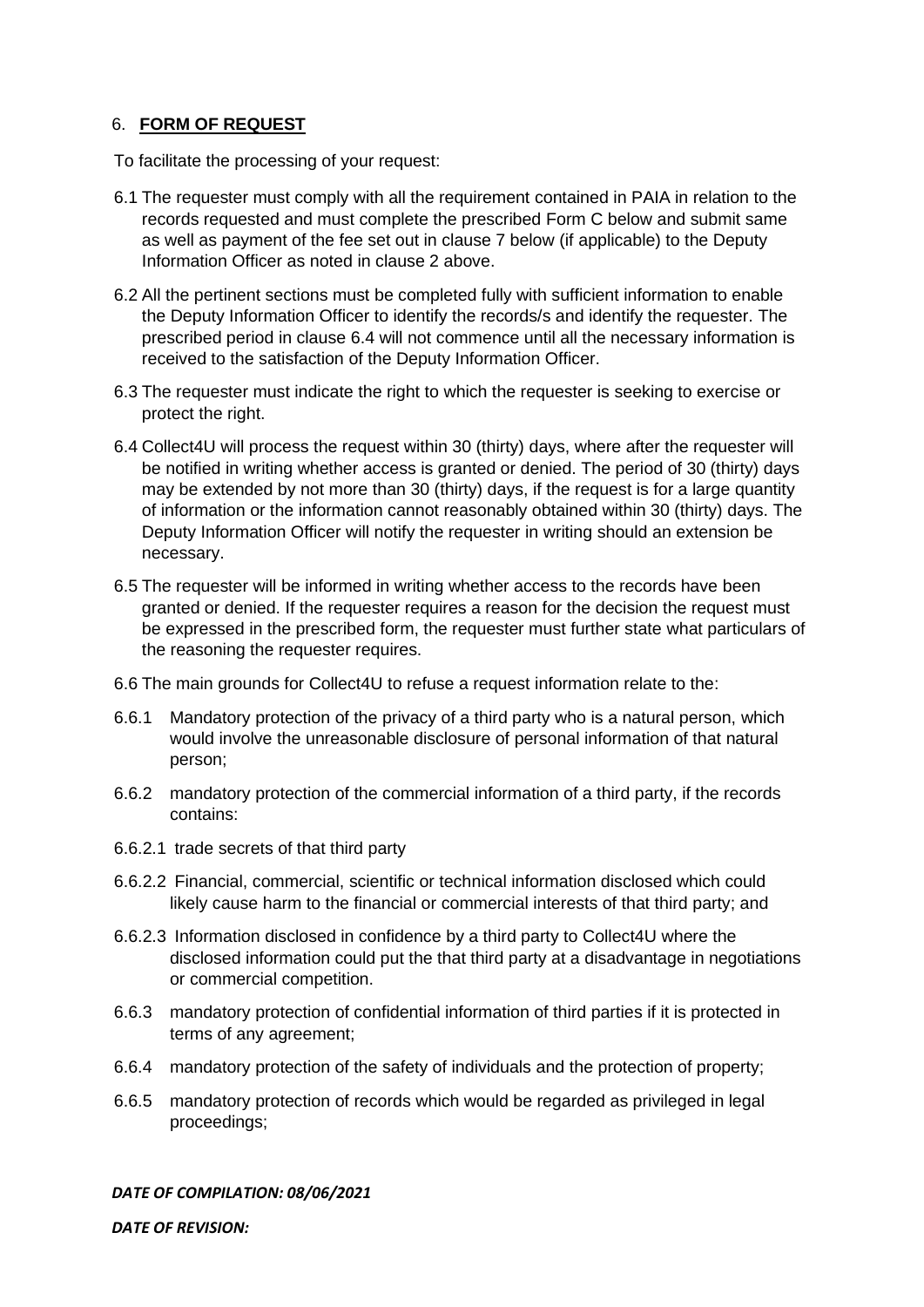- 6.6.6 the commercial activities of Collect4U, which may include:
- 6.6.6.1 trade secrets of Collect4U;
- 6.6.6.2 financial, commercial or technical information which disclosure could likely cause harm to the financial or commercial interest of Collect4U; and
- 6.6.6.3 information which, if disclosed could put Collect4U at a disadvantage in negotiations or commercial competition.

If a requester has requested the records on another individual's behalf, the requester must submit proof of the capacity the requester submits the request in, to the satisfaction of the Deputy Information Officer

## **7. REMEDIES SHOULD A REQUEST BE REFUSED**

- 7.1 Collect4U does not have an internal appeal procedure in light of a denial of a request, decisions made by the Information Officer is final;
- 7.2 The requester may in accordance with Sections 56(3)(c) and 78 of PAIA, apply to a court for relief within 180 days of notification of the decision for appropriate relief.

#### 8. **PRESCRIBED FEES**

The following applies to requests (other than personal requests):

- 8.1 A requestor is required to pay the prescribed fees (R50.00) before a request will be processed. It is important to note that people that are requesting access to their personal information are exempt from paying a fee. Furthermore, people who earn less than R14 712 per annum (if singe) and R27 192 per annum (if married or have a life partner), are also exempt from paying the requested fees.
- 8.2 If the preparation of the record requested requires more than the prescribed hours (six), a deposit shall be paid (of not more than one third of the access fee which would be payable if the request were granted). The requester must request the banking details of Collect4U from the Deputy Information Officer to make payment;
- 8.3 A requestor may lodge an application with a court against the tender/payment of the request fee and/or deposit;
- 8.4 Records may be withheld until the fees have been paid.
- 8.5 The fee structure is as follows:

#### *DATE OF COMPILATION: 08/06/2021*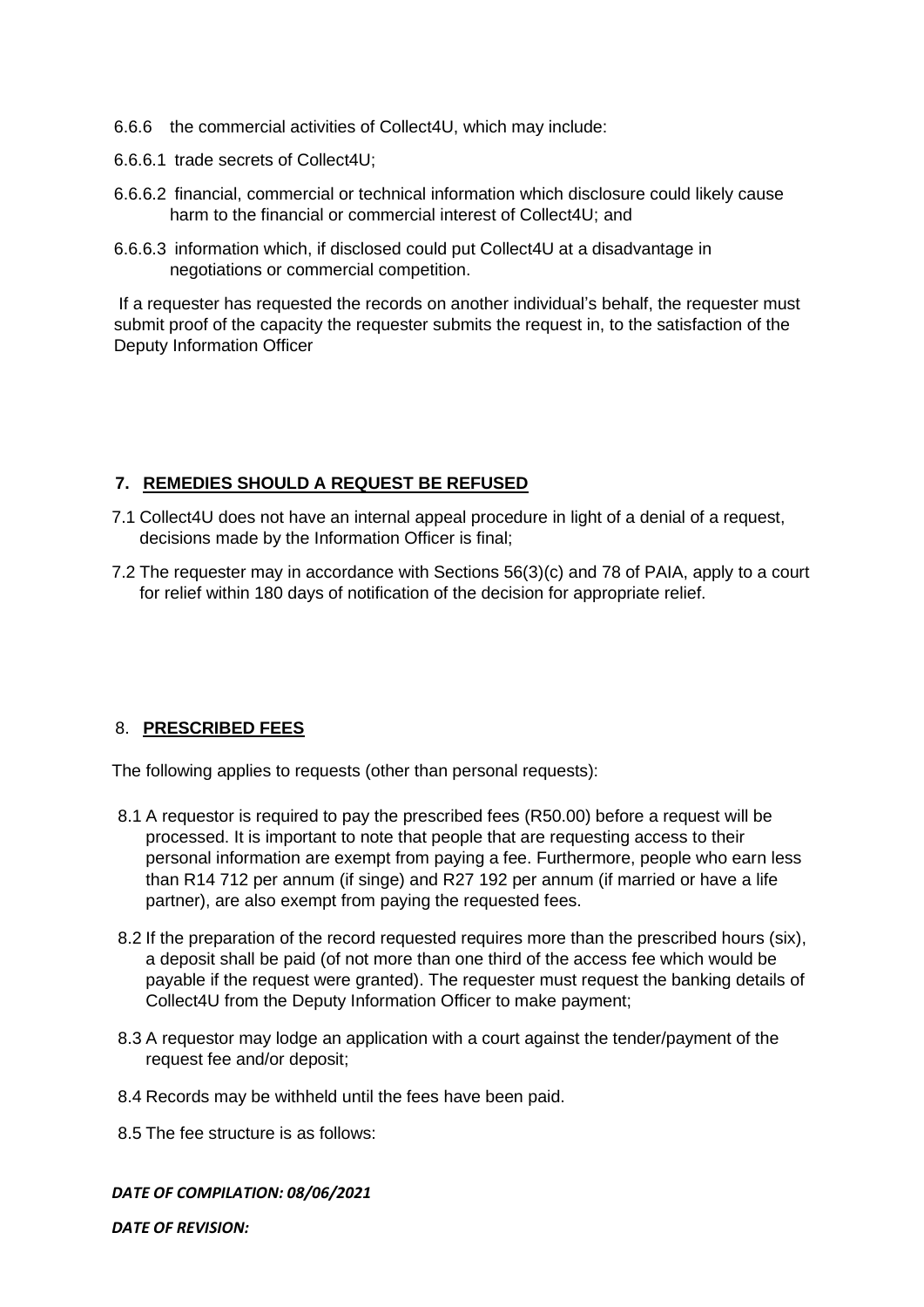| a) Copy per A4 page                                   | R <sub>1.10</sub>  |
|-------------------------------------------------------|--------------------|
| b) Printing per A4 page                               | R <sub>0.75</sub>  |
| Copy on a CD<br>C)                                    | R70.00             |
| Transcription of visual images per A4 page<br>d)      | R40.00             |
| Copy of visual image<br>e)                            | R60.00             |
| Transcription of an audio recording per A4 page<br>f) | R <sub>20.00</sub> |
| Copy of an audio recording<br>g)                      | R30.00             |

#### **9. POPI**

#### **9.1 PURPOSE OF PROCESSING INFORMATION**

Collect4u process information for the following purposes:

- 9.1.1 to provide services to its Clients in accordance with terms agreed to by the Clients;
- 9.1.2 to carry out actions for the conclusion or performance of a contract;
- 9.1.3 to comply with obligations imposed by law;
- 9.1.4 to pursue the legitimate interests of the Clients.

The above list is non-exhaustive.

#### **9.2 CATEGORIES OF DATA SUBJECTS AND INFORMATION**

Collect4U process personal information relating to the following categories of data subjects and information:

- 9.2.1 Categories of data subjects:
- 9.2.1.1 Personnel/employees;
- 9.2.1.2 Contractors;
- 9.2.1.3 Clients;
- 9.2.1.4 Debtors;

#### *DATE OF COMPILATION: 08/06/2021*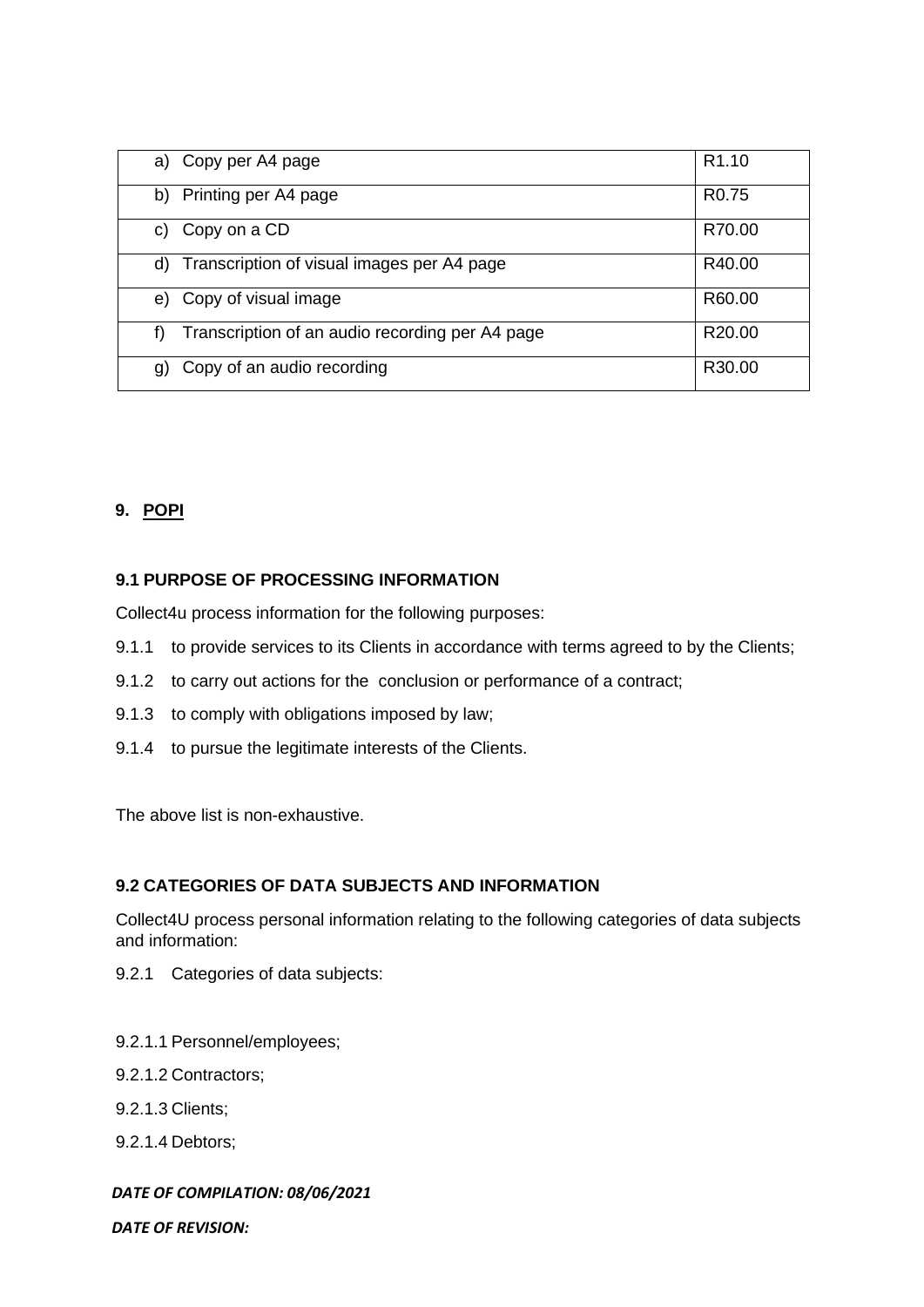9.2.1.5 Service providers

9.2.1.6 Suppliers

The above list is non-exhaustive

9.2.2 Categories of information:

In respect of natural persons may include:

- 9.2.2.1 name and surname;
- 9.2.2.2 identifying number (identity or passport number)
- 9.2.2.3 date of birth;
- 9.2.2.4 citizenship;
- 9.2.2.5 age
- 9.2.2.6 gender
- 9.2.2.7 race;
- 9.2.2.8 telephone number(s);
- 9.2.2.9 email address(es);
- 9.2.2.10 physical and postal address(es);
- 9.2.2.11 income tax number
- 9.2.2.12 banking information
- 9.2.2.13 disability information;
- 9.2.2.14 employment details and history;
- 9.2.2.15 background checks;
- 9.2.2.16 CV's;
- 9.2.2.17 education history;
- 9.2.2.18 remuneration and benefit information;
- 9.2.2.19 details related to employee performance and disciplinary procedures.

In respect of juristic persons may include:

*DATE OF COMPILATION: 08/06/2021*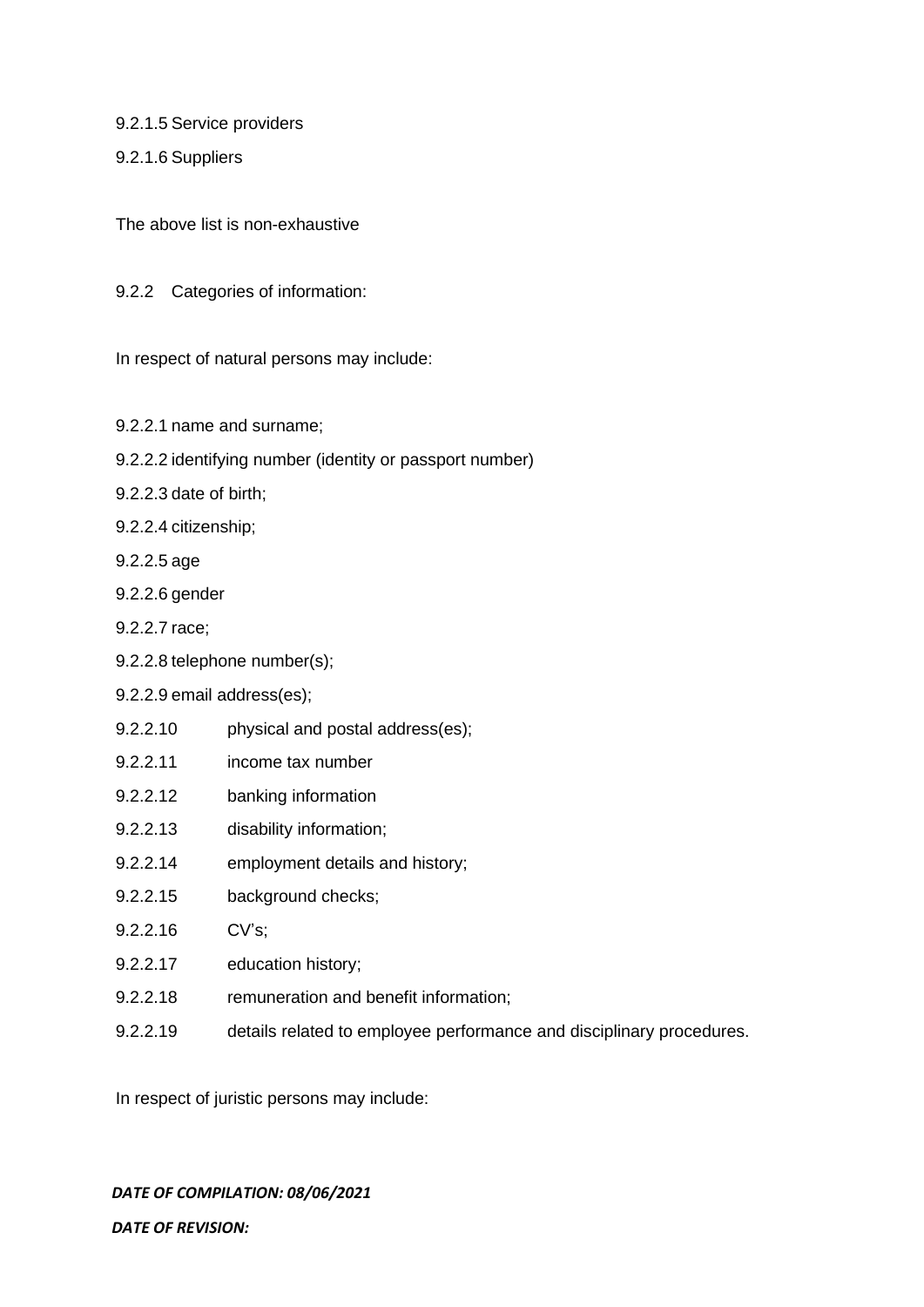| 9.2.2.20 | registration number; |
|----------|----------------------|
|          |                      |

- 9.2.2.21 tax information;
- 9.2.2.22 contact details;
- 9.2.2.23 physical and postal addresses;
- 9.2.2.24 FICA documentation;
- 9.2.2.25 payment details(including bank accounts);
- 9.2.2.26 invoices and contractual agreements.

The above lists are non-exhaustive.

## **9.3 CATEGORIES OF RECIPIENTS TO WHOM THE PERSONAL INFORMATION MAY BE SUPPLIED**

The categories of recipients to whom Collect4U may supply the personal information will depend on the nature of the information. In general, such categories of recipients would include:

- 9.3.1 Collect4U Service providers;
- 9.3.2 Auditing and accounting bodies;
- 9.3.3 Relevant authorities, government departments, statutory bodies or regulators;
- 9.3.4 A court, administrative or judicial forum, arbitration or statutory commission.

The above list is non-exhaustive.

#### **9.4 INFORMATION SECURITY MEASURES**

Personal information stored electronically is protected as follows:

- 9.4.1 Collect4U Service providers;
- 9.4.2 All information is saved on the server which can only be accessed by Collect4U employees;
- 9.4.3 All devices have an Antivirus installed.

#### *DATE OF COMPILATION: 08/06/2021*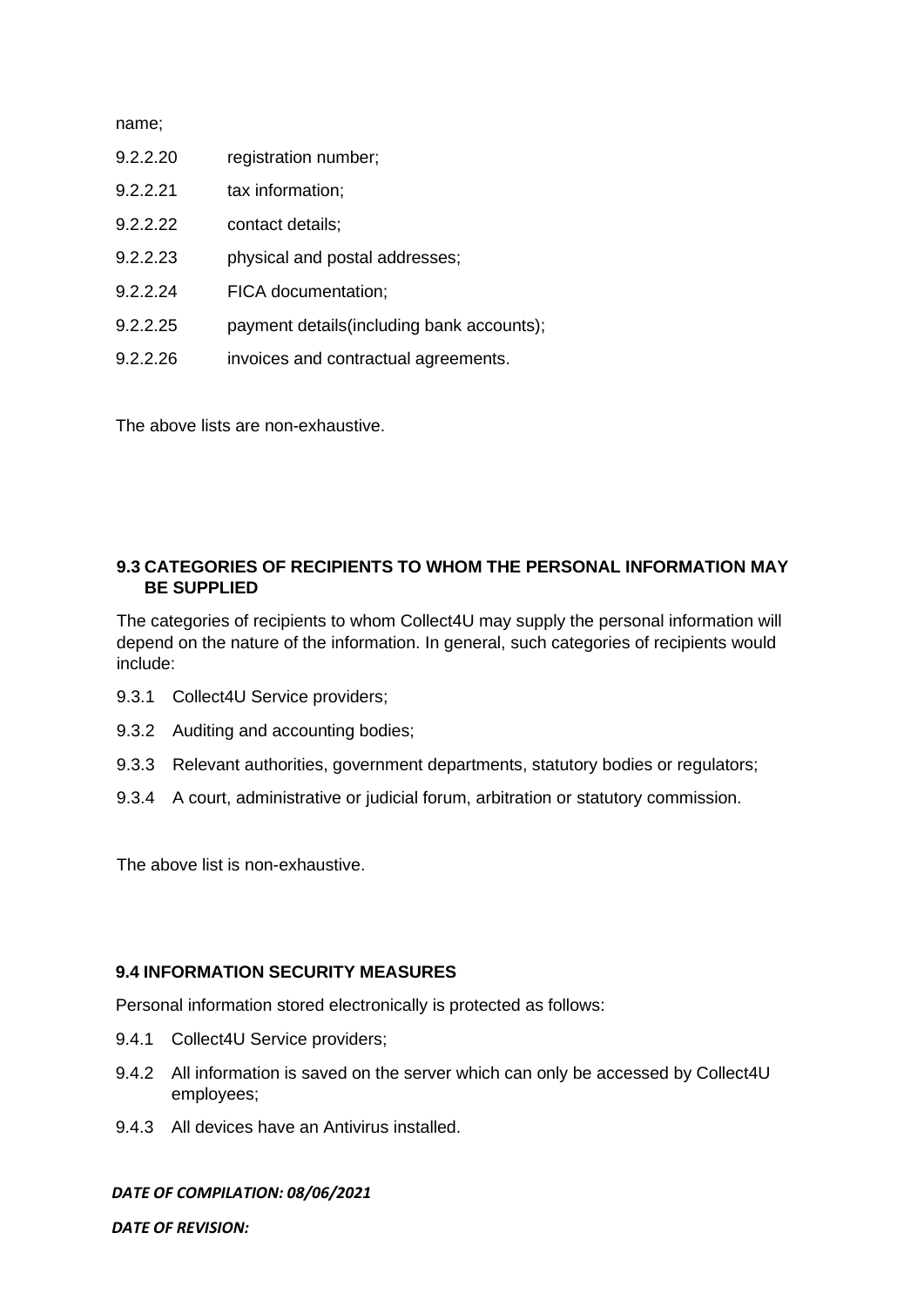Personal information that is stored physically is protected as follows:

- 9.4.4 Where physical records of the data exist, such records will be stored in a secured area where only authorised employees will have access to the information so as to avoid a breach of the personal information;
- 9.4.5 Confidential information is stored in a secured area that can be locked and only access by when authorised by the Member and General Manager

### **9.5 OBJECTION TO THE PROCESSING OF PERSONAL INFORMATION BY A DATA SUBJECT**

A data subject may at any time object to the processing of his/her/its personal information(as contemplated in Section 11(3)(a) of the POPI Act) in the prescribed form (Form 1) attached to this manual, unless legislation provides for such processing.

## **9.6 REQUEST FOR CORRECTION OR DELETION OF PERSONAL INFORMATION**

A data subject may request that his/her/its personal information be corrected or deleted (as contemplated in Section 24 of the POPI Act) in the prescribed form (Form 2) attached to this manual.

Collect4U will respond by taking into account all relevant information.

## **7. APPENDICES**

#### **APPENDIX A FORM C**



#### **APPENDIX B FORM 1**



#### **APPENDIX C FORM 2**

*DATE OF COMPILATION: 08/06/2021*